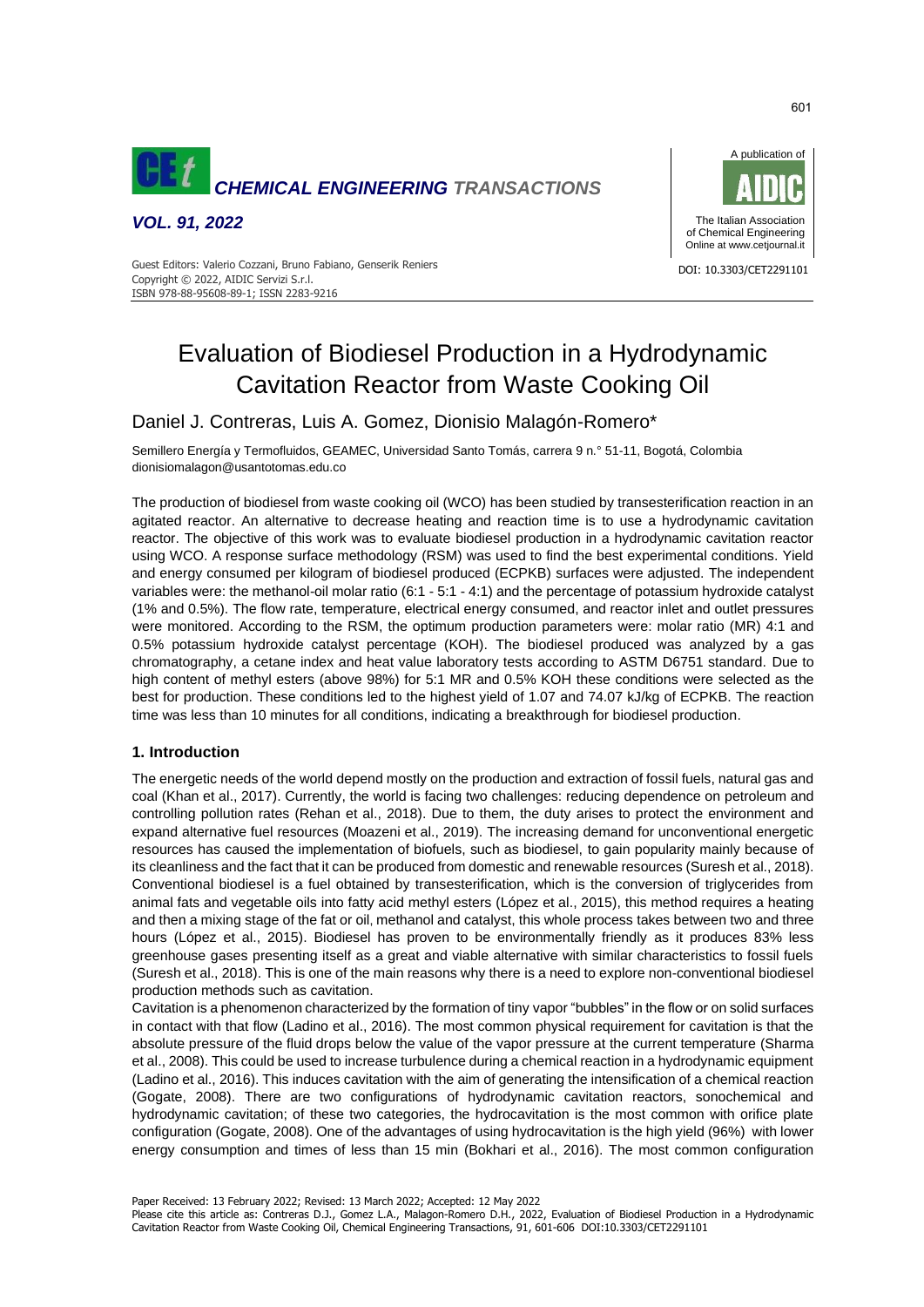consists of a pump pushing flow through a nozzle-orifice plate configuration where cavitation takes place (Chuah et al., 2017)., whereby changes in the normal flow conditions generate high speeds and shear flows resulting in aggressive and fast instigation of cavitation (Gogate, 2008). The application of hydrodynamic technology decreases reaction time, and can be easily scaled up to meet the industrial demands compared to other cavitation methods (Wu et al., 2018).

The main objective of this paper is to evaluate biodiesel production in a hydrodynamic cavitation reactor from collected WCO. The reactor used is an orifice plate configuration, which was previously designed by the authors and the results could be scalable to industrial level.

### **2. Materials and Methods**

### **2.1 Materials**

For this study, 140 liters of WCO were collected from several fast food restaurants in Bogotá (Colombia). Methanol (99% purity, Panreac, Spain) was used as the alcohol for the reaction. Potassium hydroxide (85%, Panreac, Spain) was used as the alkaline catalyst. Phenolphthalein (99.5%, Bioquigen, Colombia), potassium iodide (99%, Panreac, Spain), starch from potato soluble (Panreac, Spain), chloroform (Chemi, Colombia), sodium thiofulsate (99.5%, Bioquigen, Colombia), Wijs´ reagent (Panreac, Spain) and Ethanol (99.5%, Panreac, Spain) were also implemented for WCO characterization.

### **2.2 Methods**

### **Filtration and characterization of WCO**

To remove particles and impurities that could affect the experiment, the WCO was filtrated using a 3hw grade filter paper (Boeco, Germany) and subsequently stored in plastic containers at room temperature (13°C). Density (ASTM D-5), acidity index (ASTM D-1980), iodine index (ASTM D-5554), saponification index (ASTM D-5558) and peroxide number (ASTM D-1832) where determined according to the above standards. Viscosity was also reported at a temperature of 40 °C using a Cannon viscometer LV model 2020.

### **Test and reaction system**



*Figure 1: (A) The configuration of the hydrodynamic cavitation reactor. (B) The configuration of the orificeplate was used in the reactor.*

Figure 1 shows the assembly of the reactor in which the production process was carried out. This reactor was designed by Universidad Santo Tomás (Bogotá, Colombia) and is composed of a 5-liter tank (A), an IHM JET1100G1 pump (B), a LFM SM6004 Thermocouple flow meter (C), two gate valves (D) and (H), two pressure gauges (E) and (G), a reactor (F) consisting of an orifice plate 17.15 mm in diameter connected to a nozzle and a diffuser and a needle valve (I). The whole reactor has a capacity of 8 liters and was constructed of 1-inch diameter pipes of SCH 40 INOX 304 steel. The mixture of WCO and methanol with the already diluted KOH was

602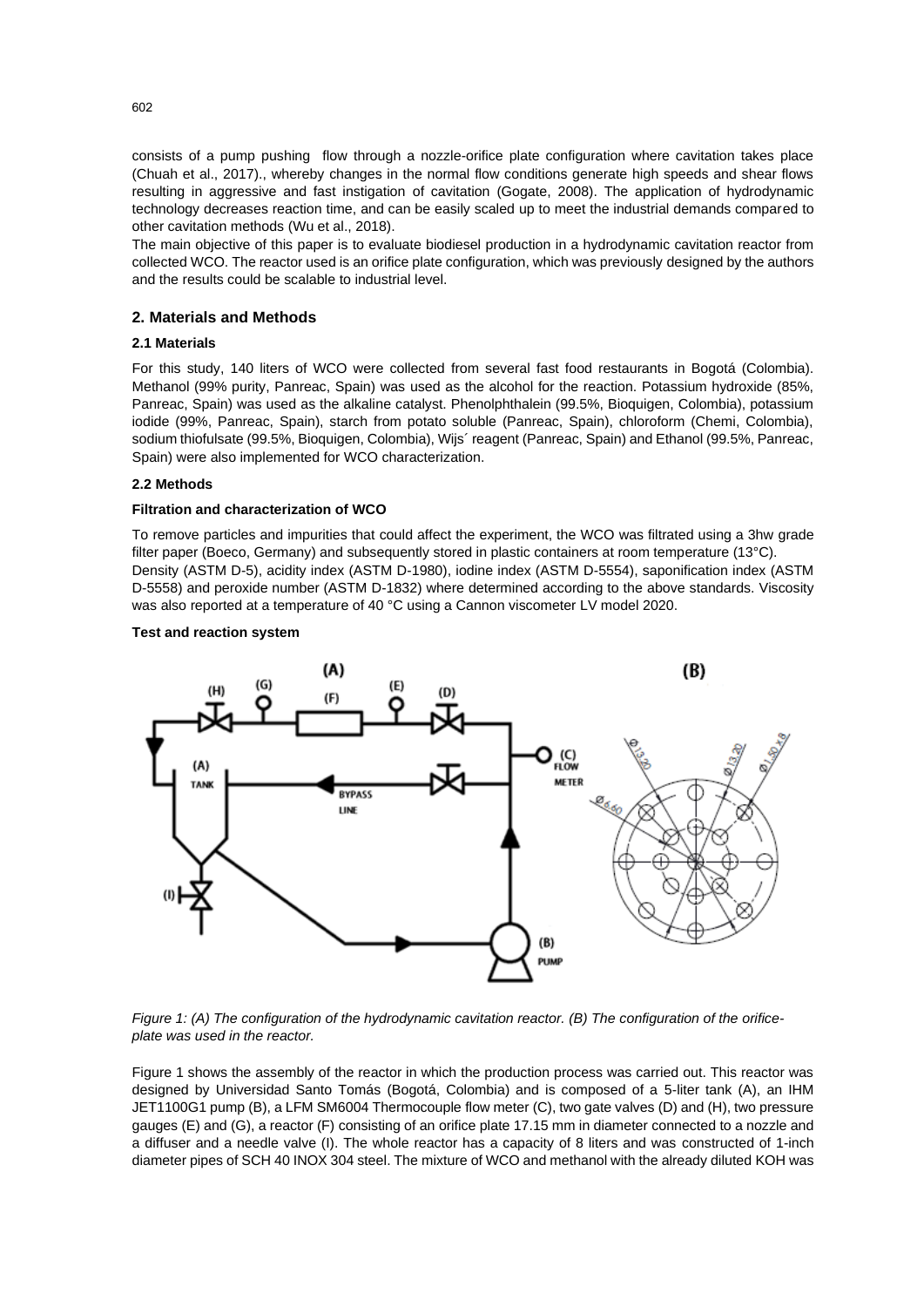poured into (A), (A) is sealed and (B) starts working. (B) Pushes the fluid through (C) which measures flow and temperature; then, the stream passes to (D) which together with (H) set the working pressure. Before and after the reactor pressure was measured by the means of (E) and (G). When the flow passes through (F) the transesterification produced by cavitation begins. Finally, the flowing substance returns to (A) and recirculates through the installation until the predefined time is reached. (I) has the purpose of emptying the machine as well as taking samples when required.

### **Design of experiments**

The experiment was built around the objective of determining the optimal conditions for ECPKB and yield in biodiesel production using a hydrodynamic cavitation process. Yield is the ratio of methyl esters produced to the weight of the initial oil and conversion is the ratio of the weight of the converted oil to the weight of the initial oil (Alarcón et al., 2017). The variables were potassium hydroxide concentration (1% and 0.5%) and methanol to WCO molar ratio (6:1, 5:1 and 4:1). The difference between reactor inlet and outlet pressures was maintained at 2 bar. Each experiment was performed for 6 liters of WCO. Samples of 100 ml of the product were collected at time 0 and every 5 minutes for 30 minutes for subsequent separation with a decantation funnel. Three phases were obtained into decantation funnel: Glycerol phase (in the lower layer), biodiesel phase (middle layer) and oil phase (in the upper layer). The biodiesel phase was collected and washed three times with distilled water until a neutral pH was achieved. This process allowed the removal of glycerol, methanol and excess catalyst. Temperature, flow rate, pressure in gauge 1, pressure in gauge 2, voltage and electric current were monitored. The ECPKB was calculated from voltage, electric current and time used in each experiment. The RSM analysis was permormed for two output variables: ECPKB and Yield (biodiesel mass to oil mass ratio) (Alarcón et al., 2017). The Input variables were molar ratio and KOH concentration. The data was adjusted to a quadratic model with the free test of the Minitab software. This, with the aim of finding a surface that best fits the production process and shows the optimal production point in terms of MR and KOH%. The second order model adjusted was:

 $\eta = \beta_0 + \beta_1 x_1 + \beta_2 x_2 + \beta_3 x_1^2 + \beta_4 x_2^2 + \beta_5 x_1 x_2$  (1)

## Where  $n_i$  is the output variable,  $x_1$  is the molar relation and  $x_2$  is the catalyst concentration.

### **Characterization of the biodiesel**

The heat of combustion was performed under the ASTM D240 standard and with the following materials: an IKA C 2000 Basic S1 calorimeter and a Mettler-Toledo AB 204 (Switzerland) analytical balance used in isoperbolic mode, extra dry industrial oxygen grade 2.7 at 30 bars. A Julabo F12 Thermostat at 25°C controlled the calorimeter jacket temperature. As instructed in ASTM D 240 sulfur content was determined with a Spectronic Genesys 5 spectrophometer (Thermo Scientific, Masachusetts, USA) to make the necessary corrections. Gas chromatography was performed with Agilent 6820 (Agilent technologies, China) equipped with a SGE 12m X 0.53mm X 0.15µm capillary column and a flame ionization detector (FID). After the 1µl is injected, the oven maintains a 120°C temperature for 1 minute and then heats up at a rate of 2.25°C/min until a temperature of 380°C is reached. The temperature of injection port and detector temperature was 259°C. Nitrogen with a flow rate of 6 ml/s was used as the drag gas. The corresponding Cerity QA/QC (Agilent technologies, Germany) software acquired and processed all the data. Finally, cetane index was performed according to ASTM D4737 using the following equipment: Precision PS Scientific Series 10Z9 (Chicago, USA), a CASIO (China) chronometer and a Silver Brand (USA) thermometer.

### **3. Results and discussion**

### **3.1 Oil characterization**

The results for oil characterization are shown in Table 1. The density, saponification value and viscosity obtained by WCO are close to those reported in previous WCO characterizations (Maddikeri et al., 2014). However, the high value of the iodine number (96.18) points to a high content of carbon-carbon double bonds due to the high amount of unsaturated acids in WCO, producing high reactivity (Leung et al., 2010). The acidity value was significantly higher than those reported by López et al. (2015) and Rodriguez et al. (2017) (approximately 1.0%), representing a high content of free fatty acids in the WCO used in this research and also indicating a high degree of reusability (Alarcón et al., 2017). The exposure of the oil to moisture, high temperatures and oxygen for long periods of time, in addition to hydrolysis, causes the release of free fatty acids, leading then to a restriction in the biodiesel production process when an alkaline catalyst is used (Mohammadshirazi et al., 2014). On the other hand, as the acid value is higher than 1% the reaction should usually be performed in two stages, nevertheless,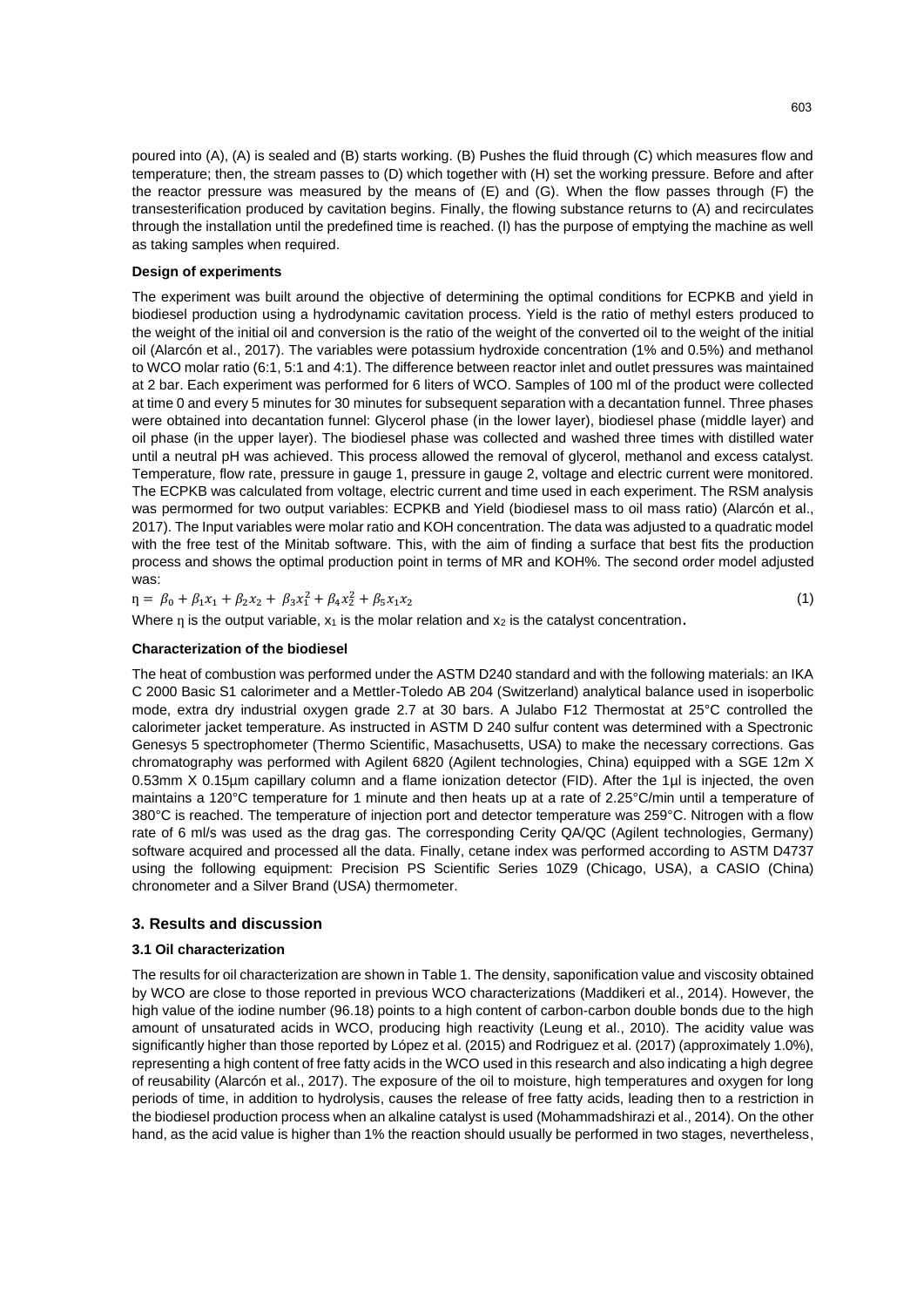as the MR of the mixture is low on WCO and free fatty acids, it is possible to perform the process without a neutralization stage (Helwani et al., 2009).

| Property                                          | Waste cooking oil |
|---------------------------------------------------|-------------------|
| Density (g/ml)                                    | $0.931 \pm 0.02$  |
| Acid value                                        | $2.11 \pm 0.2$    |
| lodine ( $q/100q$ of substance) $96.18 \pm 1.35$  |                   |
| Saponification (mg of $KOH/g$ ) 208.21 $\pm$ 1.07 |                   |
| Humidity percentage (%)                           | 0.2               |
| Viscosity (cP)                                    | $56.4 + 0.1$      |
|                                                   |                   |

*Table 1. Results for WCO´s characterization.*

### **3.2 Response surface methodology (RSM) for biodiesel production**

Based on the experimental results obtained, it was determined that all analyses will be carried out on samples taken ten minutes into the production process, as it was observed that by this time the mixture has fully reacted (data not shown). These results are similar to other reports where reaction times for hydrocavitation production using WCO were between 8 and 15 minutes (Chitsaz et al., 2018) (Chuah et al., 2017). Two response surface models (Figure 2) were developed for ECPKB and yield. The yield surface was adjusted to the model: YIELD =  $1.053 + 0.093$  MR – 0.291 KOH – 0.0135 MR<sup>2</sup> + 0.0178 MR  $*$  KOH with R<sup>2</sup> = 0.96 and a p-value = 0.295. The ECPKB was adjusted to: ECPKB =  $167.4 - 32.4$ MR  $- 64.9$ KOH +  $2.66$ M $R^2$  +  $13.85$  MR  $*$  KOH with R<sup>2</sup> = 0.985 and a p-value = 0.183. The RSM models show a desirable correlation between the dependent and independent variables and a non-significant lack of fit, meaning that the model fulfills the acceptance criteria. According to the RSM, yield has an inversely proportional relationship with MR and KOH while ECPKB has a directly proportional relationship with both parameters.



*Figure 2: (A) Surface plot obtained by RSM of MR and KOH versus YIELD. (B) Surface plot obtained by RSM of MR and KOH vs ECPKB.*

According to the adjusted models, an optimization was developed to maximize yield and minimize ECPKB resulting in (MR 4:1 and 0.5% KOH) as conditions to expect values of 1.09 for yield and 74.33 kJ/kg for ECPKB. A concentration lower than 0.5% KOH was evaluated (data not shown) but the yield was close to 0, so 0.5% was selected as the best, thus requiring the addition of catalyst for the transesterification reaction. Gogate (2008) achieved an experimental value of 296 kJ/kg ECPKB and a yield of 0.98 with a reaction time of 15 min under the following conditions: 4:4 ratio (w/v) of oil to alcohol, 1% of NaOH and a plate with 16 orifices, each with a diameter of 2 mm. Chuah et al (2017) reported 800 kJ/kg of ECPKB, 0.984 yield and a reaction time of 15 min under the following conditions: MR of 6:1, 1% of KOH, an inlet pressure of 2 bar and a reaction temperature of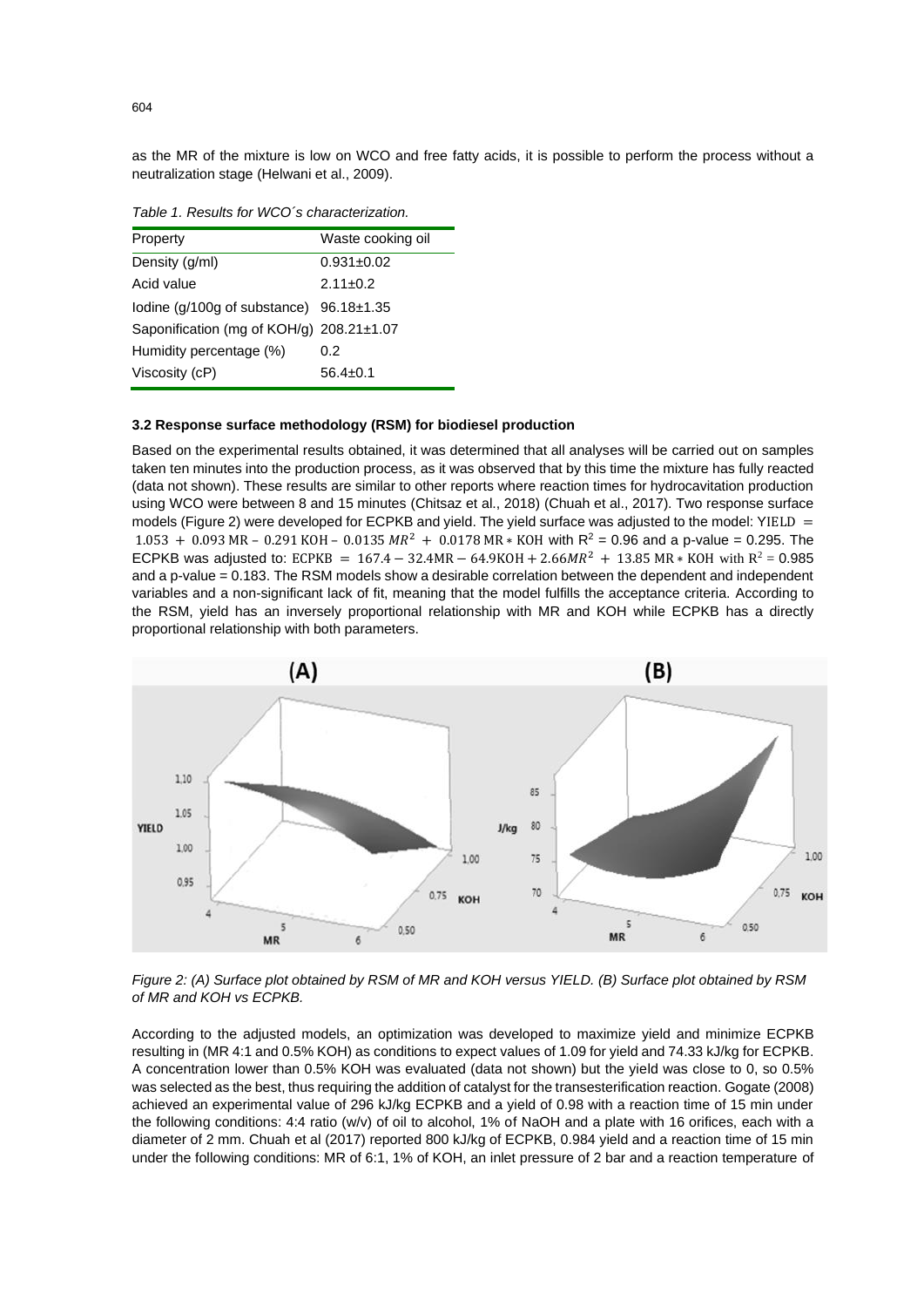60°C with a plate of 21 orifices, each with a diameter of 1 mm in a 50 liters reactor. In the current work, a considerably shorter reaction time of 10 min was obtained, indicating that the proposed operanting conditions for production resulted in a fast instigation of cavitation and, subsequently, faster conversion. This result could be explained by the higher acid value compared to other reports Lopez et al. (2015), Rodríguez et al. (2017), whereby the reaction between a monoglyceride and the methanol was easier.

| Molar<br>relation | Percentage<br><b>KOH</b> | Density<br>Ka/m <sup>3</sup> | Cetane<br>Index | Calorific<br>Value | Methyl<br>esters | Monoglicerides | <b>Diglicerides</b> |
|-------------------|--------------------------|------------------------------|-----------------|--------------------|------------------|----------------|---------------------|
|                   | %                        |                              |                 | (kJ/kg)            | %                | %              | %                   |
| 6:1               |                          | 854                          | 50.5            | 39750              | 94.3             | 5.7            | 0                   |
| 5:1               |                          | 885                          | 39.7            | 39520              | 97.4             | 1.2            | 1.2                 |
| 4:1               |                          | 870                          | 51.3            | 39650              | 85.3             | 7.4            | 7.3                 |
| 6:1               | 0.5                      | 892.6                        | 52.4            | 39250              | 86.3             | 2.2            | 8.6                 |
| 5:1               | 0.5                      | 883.7                        | 55.3            | 39515              | 98.6             | 1.4            | 0                   |
| 4:1               | 0.5                      | 894.8                        | 51.4            | 39250              | 83.2             | 2.4            | 8.1                 |

*Table 2: Characterization of biodiesel obtained.*

Table 2 shows the biodiesel characterization results. According to this table, the main differences between results are in the percentage of methyl esters and cetane index. The maximum content of methyl esters was for 5:1 MR and 0.5% KOH (98.6%), with a cetane index of 55.3. These experimental conditions were different from the optimum point obtained in the RSM (4:1 MR and 0.5% KOH), where the methyl esters content was 83.2% and the cetane index was 51.4. For biodiesel production it is important to select conditions with the highest content of methyl esters, so we concluded the best conditions are 5:1 MR and 0.5% KOH. This aspect is an advantage for biodiesel production since the catalyst content is lower than previous reports our research group López et al. (2015), (Alarcón et al, 2017), (Rodríguez, 2017) during 10 minutes of reaction. In this condition, the ECPKB and yield were 69.119 kJ/kg biodiesel and 1.01, respectively, which are close to the optimum point from RSM.

On the other hand, soap could be produced during the reaction due to presence of fatty acids, but the intensity of the reaction and the washing process removed this soap (Talebian-Kiakalaieh et al., 2013). This process did not require two steps (acid and basic catalyst) to improve the yield reaction as reported (Pal et al., 2010), so it is a considerable advance in the biodiesel production from WCO.

### **4. Conclusions**

RSM was a suitable technique for adjusting the experimental results. Although RSM predicted that the optimal parameters of production for both ECPKB minimization and yield maximization are 4:1 MR and 0.5% KOH, the biodiesel characterization showed that for this condition the reaction is not fully completed and it does not fulfill the minimum quality requirements for biodiesel, indicating that the optimal production value is 5:1 MR and 0.5% KOH considering the high quality of the product (98.6% of methyl esters, 55.3 of cetane index and 39515 kJ/kg). Finally, the low results on ECPKB, the high yield, the high product quality, the omission of preheating and mixing steps, the large decrease in reaction time and the reduction of the overall energy consumption justify the idea of bringing this process to an industrial level.

### **Acknowledgments**

We would like to express our sincere gratitude to Universidad Santo Tomás for the continuous support and financing during the planning and development of our research work.

### **References**

- Alarcón, R., Malagón-Romero, D., Ladino, A., 2017, Biodiesel production from waste frying oil and palm oil mixtures, Chemical Engineering Transactions, 57, 571–576.
- Bokhari, A., Chuah, L. F., Yusup, S., Klemeš, J. J., Kamil, R. N. M., 2016, Optimisation on pretreatment of rubber seed (Hevea brasiliensis) oil via esterification reaction in a hydrodynamic cavitation reactor, Bioresource Technology, 199, 414–422.
- Chitsaz, H., Omidkhah, M., Ghobadian, B., Ardjmand, M., 2018, Optimization of hydrodynamic cavitation process of biodiesel production by response surface methodology, Journal of Environmental Chemical Engineering, 6(2), 2262–2268.